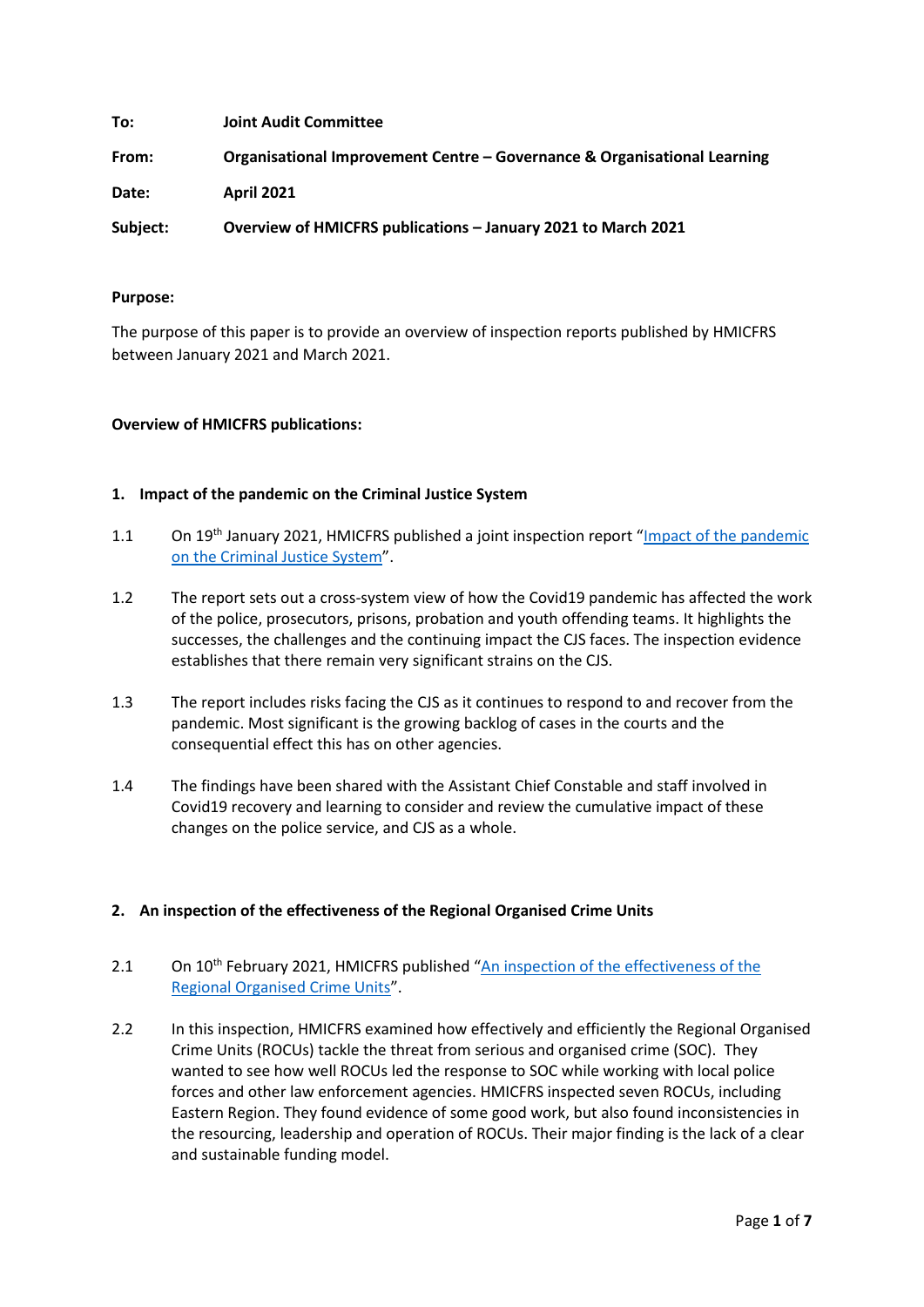- 2.3 HMICFRS made 6 recommendations and raised one cause of concern to further improve the effectiveness of the ROCU network.
- 2.4 Recommendation 1: By March 2021, the Home Office should consider what changes to legislation can be made to allow the NCA to formally task ROCUs.
- 2.5 Recommendation 2: By February 2023, the National Police Chiefs' Council (NPCC) lead for SOC, with the Home Office, should devise a technical solution to make exchanging sensitive intelligence between organisations more efficient, and then encourage its adoption and adherence by all relevant forces and the NCA.
- 2.6 Recommendation 3: By February 2022, chief officers responsible for SOC in each region, with the chief officers of the affected forces, should make sure that systems are in place for senior investigating officers (SIOs) and lead responsible officers (LROs) to work effectively together.
- 2.7 Recommendation 4: By February 2022, the chief constable with the lead for SOC in each region, with the chief officers of the affected forces, should ensure that a chief officer is appointed with responsibility for each ROCU, as far as practicable working autonomously of force responsibilities.
- 2.8 Recommendation 5: By August 2021, the NPCC lead for ROCUs, with the NPCC lead for counter corruption, should publish an anti-corruption strategy for ROCUs and then encourage its adoption and adherence by all relevant forces.
- 2.9 Recommendation 6: By February 2022, the NPCC lead for SOC should design a national function that can make sure ROCUs operate in a co-ordinated and consistent way across England and Wales; the Home Office and other relevant interested parties should adopt the arrangements so devised and provide the necessary resources to ensure their successful operation.
- 2.10 Cause for concern: By February 2022, the Home Office should lead work with the NPCC and the Association of Police and Crime Commissioners (APCC) to identify a sustainable funding model for ROCUs that: 1) provides long term clarity and certainty to the financial position of the ROCUs, to allow for future business planning and more financial stability; and 2) enables ROCUs to lead the response to SOC in their region.
- 2.11 Progress against these recommendations will be tracked via the Constabulary's Business Assurance Meeting.

## **3. Disproportionate use of police powers: A spotlight on stop and search and the use of force**

- 3.1 On 26<sup>th</sup> February 2021, HMICFRS published "Disproportionate use of police powers: A [spotlight on stop and search and the use of force"](https://www.justiceinspectorates.gov.uk/hmicfrs/wp-content/uploads/disproportionate-use-of-police-powers-spotlight-on-stop-search-and-use-of-force.pdf).
- 3.2 The report examines disproportionality in stop and search, and the use of force, and the impact police interaction can have on some people, particularly those from Black, Asian and Minority Ethnic backgrounds. It draws on various sources of information: published national and force-level data on stop and search and the use of force; the findings of the 2018/19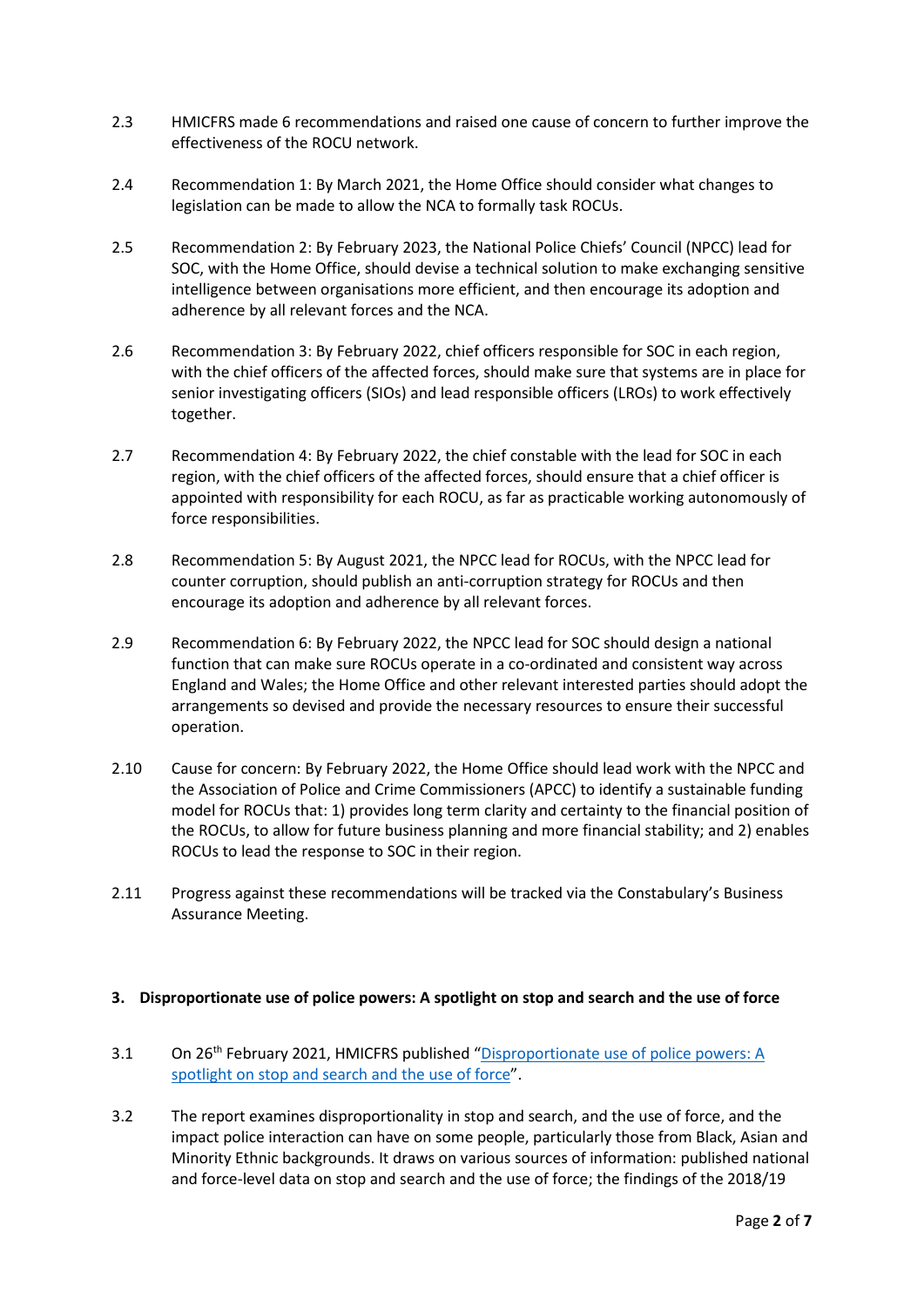PEEL inspections; and the results of a review of a representative sample of stop and search records from 2019.

- 3.3 The findings are grouped under 3 broad headings: 1) How well forces equip their officers and staff to interact effectively and fairly with the public, and how well forces learn from reviewing the body-worn footage of those interactions; 2) Disproportionality in the way force is used on people; and 3) Disproportionality in the way stop and search powers are exercised. Overall, HMICFRS found that forces should do more to ensure they identify disproportionality, understand the reasons for it, take action to reduce it where required, and explain those reasons and actions to the public to evidence that their use of the powers is fair, lawful and appropriate.
- 3.4 As a result of the findings, HMICFRS made 8 recommendations.
- 3.5 Recommendation 1: By July 2022, forces should ensure that officers and staff have effective communication skills, in line with the National Policing Guidelines on Conflict Management. This should be in addition to existing training on conflict management and de-escalation.
- 3.6 Recommendation 2: By July 2021, forces should ensure that communication skills are reinforced as part of the programme of continuing professional development for officers and staff, and that supervisors are supported to routinely and frequently debrief officers on these skills using body-worn video footage.
- 3.7 Recommendation 3: By September 2021, forces should: 1) ensure that officers record on body-worn video (when this is available) the entirety of all stop and search encounters, including traffic stops and use of force incidents; 2) have a structured process for regularly reviewing and monitoring internally a sufficient sample of body-worn video footage to identify and disseminate learning and hold officers to account when behaviour falls below acceptable standards; and 3) provide external scrutiny panel members with access to samples of body-worn video footage showing stop and search encounters and use of force incidents, taking account of the safeguards in the College of Policing's Authorised Professional Practice.
- 3.8 Recommendation 4: The Home Office and the NPCC should take steps to ensure that the quality of the data collected on the number of incidents where force has been used to effect a stop and search is sufficient for publication. The Home Office should publish this data as soon as possible.
- 3.9 Recommendation 5: By July 2021, forces should ensure they have effective internal monitoring processes on the use of force, to help them to identify and understand disproportionate use, explain the reasons and implement any necessary improvement action.
- 3.10 Recommendation 6: By July 2021, forces should ensure they have effective external scrutiny processes in place in relation to the use of force. Forces should take account of feedback and update the scrutiny panel and the community on the action taken.
- 3.11 Recommendation 7: With immediate effect, forces should ensure that all stop and search records include detail of the self-defined ethnicity of the subject. When this information is refused by the subject, the officer-defined ethnicity code should be recorded.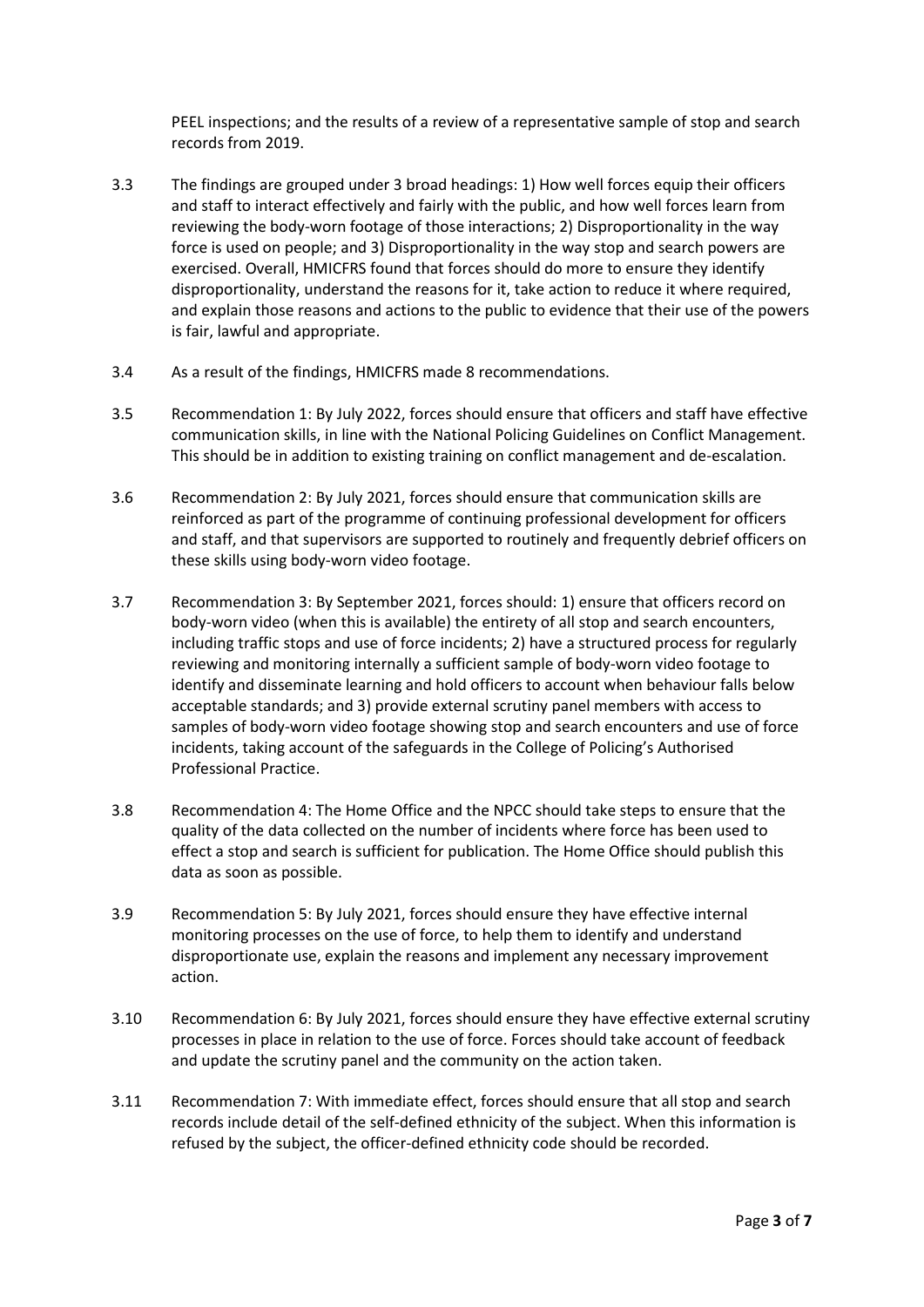The Constabulary's Stop and Search Procedure states that officers must immediately complete an accurate record for every stop and search. Where the subject refuses to provide their details, the officer should record a full description including the officer-defined ethnicity on the stop and search form. There are some flaws in the data that the force is aware of. This is subject to ongoing scrutiny at both the Force Performance Board and the Ethics, Diversity, Equality and Inclusion Groups to ensure this is addressed.

- 3.12 Recommendation 8: By December 2021, the Home Office should agree, nationally, a minimum standard for monitoring stop and search powers. HMICFRS commits to working on this with the Home Office and other interested parties, such as the College of Policing and the National Police Chiefs' Council.
- 3.13 Progress against these recommendations will be tracked via the Constabulary's Business Assurance Meeting.

## **4. Getting the balance right? An inspection of how effectively the police deal with protests**

- 4.1 On 11<sup>th</sup> March, HMICFRS published "Getting the balance right? An inspection of how [effectively the police deal with protests"](https://www.justiceinspectorates.gov.uk/hmicfrs/wp-content/uploads/getting-the-balance-right-an-inspection-of-how-effectively-the-police-deal-with-protests.pdf).
- 4.2 In September 2020, the Home Secretary commissioned HMICFRS to conduct an inspection into how effectively the police manage protests. This followed several protests by groups including Extinction Rebellion, Black Lives Matter and many others. HMICFRS inspected 10 forces with recent experience of policing protests and consulted a wide range of other bodies, including protest groups and the general public. A number of additional forces also contributed to the inspection, including Cambridgeshire.
- 4.3 The report considers 5 questions: 1) How well do the police manage intelligence about protests? 2) How well do the police plan and prepare their response to protests? 3) How well do the police collaborate in relation to protests? 4) How effective are the decisionmaking processes and how do they affect the police response to protests? 5) Does the current legislation give the police the powers they need to deal effectively with protests?
- 4.4 Having reviewed the evidence, HMICFRS' conclusion is that the police do not strike the right balance on every occasion. The balance may tip too readily in favour of protestors when the police do not accurately assess the level of disruption caused, or likely to be caused, by a protest.
- 4.5 To help improve, HMICFRS have made 12 recommendations and highlighted a further 4 areas of improvement (AFIs). Some of these are about the law concerning protest, the other recommendations and AFIs are designed to help the police get the balance right.
- 4.6 Recommendation 1: By 30 June 2022, the National Police Chiefs' Council (NPCC), through its National Public Order Public Safety Group and National Protest Working Group, should analyse the results from the national development team trial. In the light of this analysis, the NPCC should secure an appropriate longer-term arrangement for managing the risks presented by aggravated activists.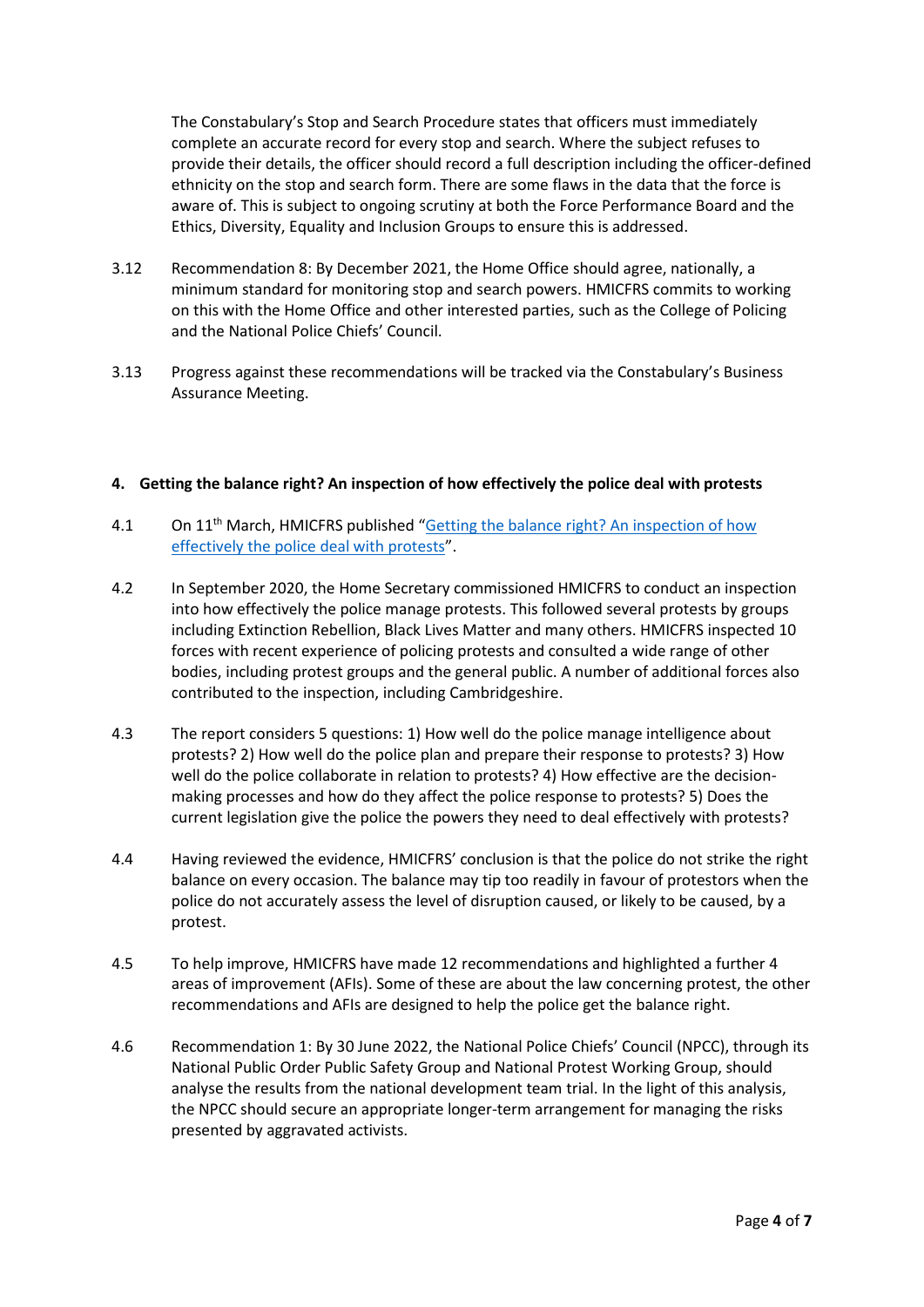- 4.7 Recommendation 2: With immediate effect, the National Police Chiefs' Council (NPCC), through its National Public Order Public Safety Group and National Protest Working Group, should closely monitor progress on integrating the management of protest-related covert human intelligence sources with the devolved force model. And, by 30 June 2022, the NPCC should ensure that a post-implementation review is conducted.
- 4.8 Recommendation 3: By 30 June 2022, the College of Policing, through its planned review, should bring the public order authorised professional practice (APP) up to date and make arrangements to keep it current, with more regular revisions as they become necessary. It would also be beneficial to consolidate the APP, protest operational advice and aide memoire into a single source (or a linked series of documents).
- 4.9 Recommendation 4: By 31 December 2021, chief constables should make sure that their legal services teams subscribe to the College of Policing Knowledge Hub's Association of Police Lawyers group.
- 4.10 Recommendation 5: By 31 December 2021, the College of Policing should ensure that all Public Order Public Safety commander and adviser students attending its licensed training are enrolled in the College of Policing Knowledge Hub's Specialist Operational Support – Public Order Public Safety group, before they leave the training event.
- 4.11 Recommendation 6: By 31 December 2021, chief constables should ensure that their forces have sufficiently robust governance arrangements in place to secure consistent, effective debrief processes for protest policing. Such arrangements should ensure that: 1) forces give adequate consideration to debriefing all protest-related policing operations; 2) the extent of any debrief is proportionate to the scale of the operation; 3) a national post-event learning review form is prepared after every debrief; and 4) the form is signed off by a gold commander prior to submission to the National Police Coordination Centre.
- 4.12 Recommendation 7: By 30 June 2022, on behalf of HM Government, the Home Office should lead a joint review of police and local authority powers and practices concerning road closures during protests. This should be done with the support of, and in consultation with, the Department for Transport, the Ministry of Housing, Communities & Local Government, Westminster City Council, the Metropolitan Police, Transport for London and other interested parties. The review should include a comparison of the arrangements in London with those in other parts of England and Wales. Its findings should lead to decisions on whether to: 1) retain, modify or repeal section 52 of the Metropolitan Police Act 1839 and section 21 of the Town Police Clauses Act 1847; and 2) establish new multi-agency arrangements for implementing road closures in London during protests.
- 4.13 Recommendation 8: By 30 June 2022, the National Police Chiefs' Council, working with the College of Policing, should provide additional support to gold commanders to improve the quality of gold strategies for protest policing. This support should include: 1) the creation and operation of a quality assurance process; and/or 2) the provision of more focused continuous professional development. The additional support should ensure that gold commanders for protest operations include an appropriate level of detail within their gold strategies. This may include the levels of disruption or disorder above which enforcement action will be considered.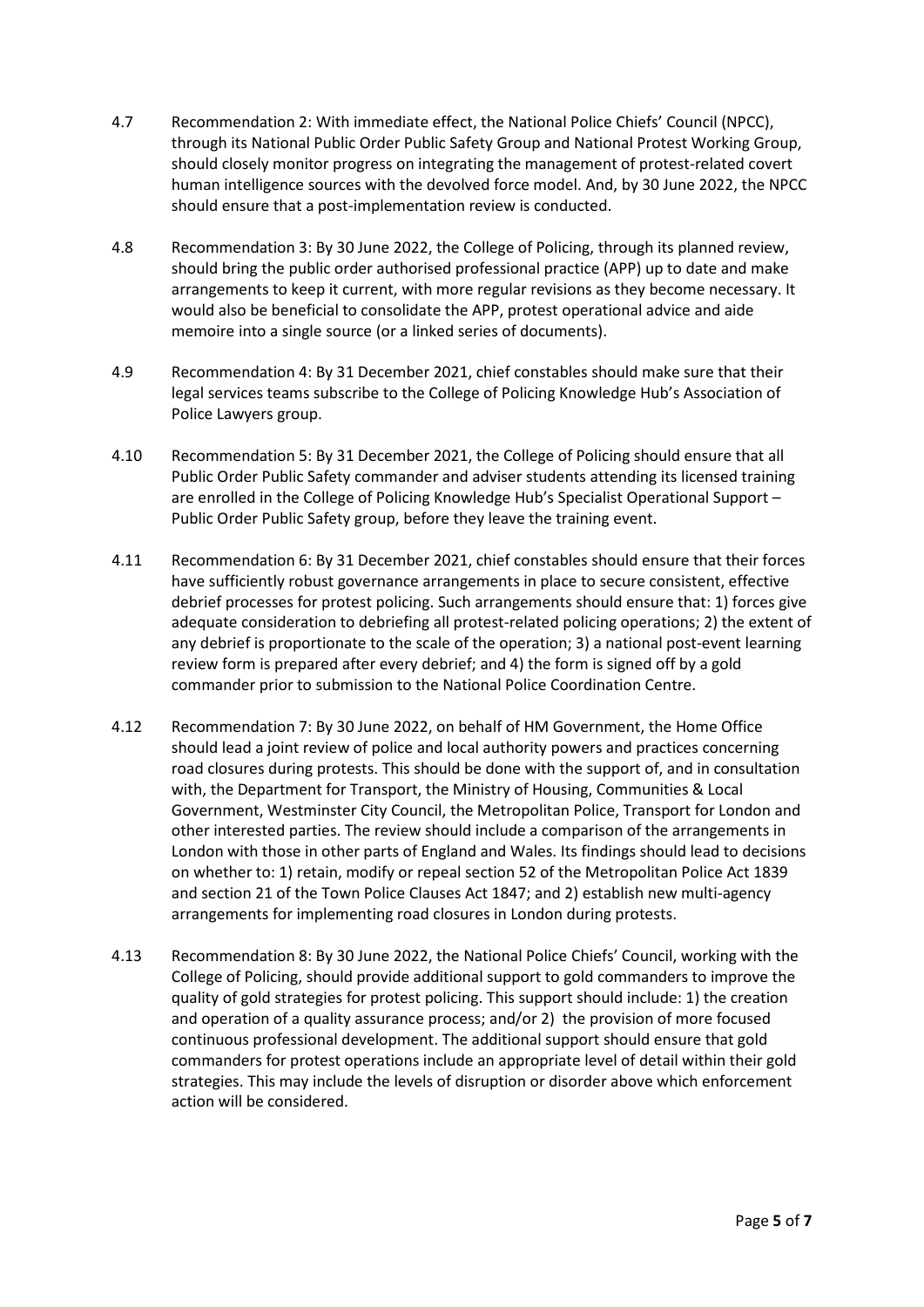- 4.14 Recommendation 9: By 30 June 2022, the National Police Coordination Centre should revise the national post-event learning review form so that it contains a section to report on the policing operation's impact on the community.
- 4.15 Recommendation 10: By 30 June 2021, the Home Office should consider laying before Parliament draft legislation (similar to section 11 of the Public Order Act 1986) that makes provision for an obligation on organisers of public assemblies to give the police written notice in advance of such assemblies.
- 4.16 Recommendation 11: By 30 June 2021, the Home Office should consider laying before Parliament draft legislation (similar to section 13 of the Public Order Act 1986) that makes provision for the prohibition of public assemblies.
- 4.17 Recommendation 12: By 30 June 2022, the Home Office, working with the National Police Chiefs' Council and other interested parties, should carry out research into the use of fixed penalty notices for breaches of public health regulations in the course of protests. The research should explore the extent to which recipients complied with the scheme, and any consequential demand on the criminal justice system. The outcome of this research should inform a decision on whether to extend either the penalty notices for disorder scheme or the fixed penalty notice scheme to include further offences commonly committed during protests.
- 4.18 Area for Improvement 1: Forces should improve the quality of the protest-related intelligence they provide to the National Police Coordination Centre's Strategic Intelligence and Briefing team. And this team should ensure that its intelligence collection process is fit for purpose.
- 4.19 Area for Improvement 2: On a national, regional and local basis, the police should develop a stronger rationale for determining the number of commanders, specialist officers and staff needed to police protests.
- 4.20 Area for Improvement 3: The police's use of live facial recognition technology is an area for improvement. The National Police Chiefs' Council should continue to work with the Government and other interested parties. These bodies should develop a robust framework that supports forces, allowing the use of live facial recognition in a way that improves police efficiency and effectiveness while addressing public concerns about the use of such technology. The framework should be designed to help the police satisfy the requirements explained in the Court of Appeal judgment: [2020] EWCA Civ 1058.
- 4.21 Area for Improvement 4: The police's protest-related community impact assessments are an area for improvement, particularly those that need to be completed after the event. These assessments should assist the police to understand fully the impact of protests on communities. They should include assessments of the impact of protest on local residents, visitors to an area, businesses, and the critical infrastructure including transport networks and hospitals.
- 4.22 Progress against these recommendations will be tracked via the Constabulary's Business Assurance Meeting.